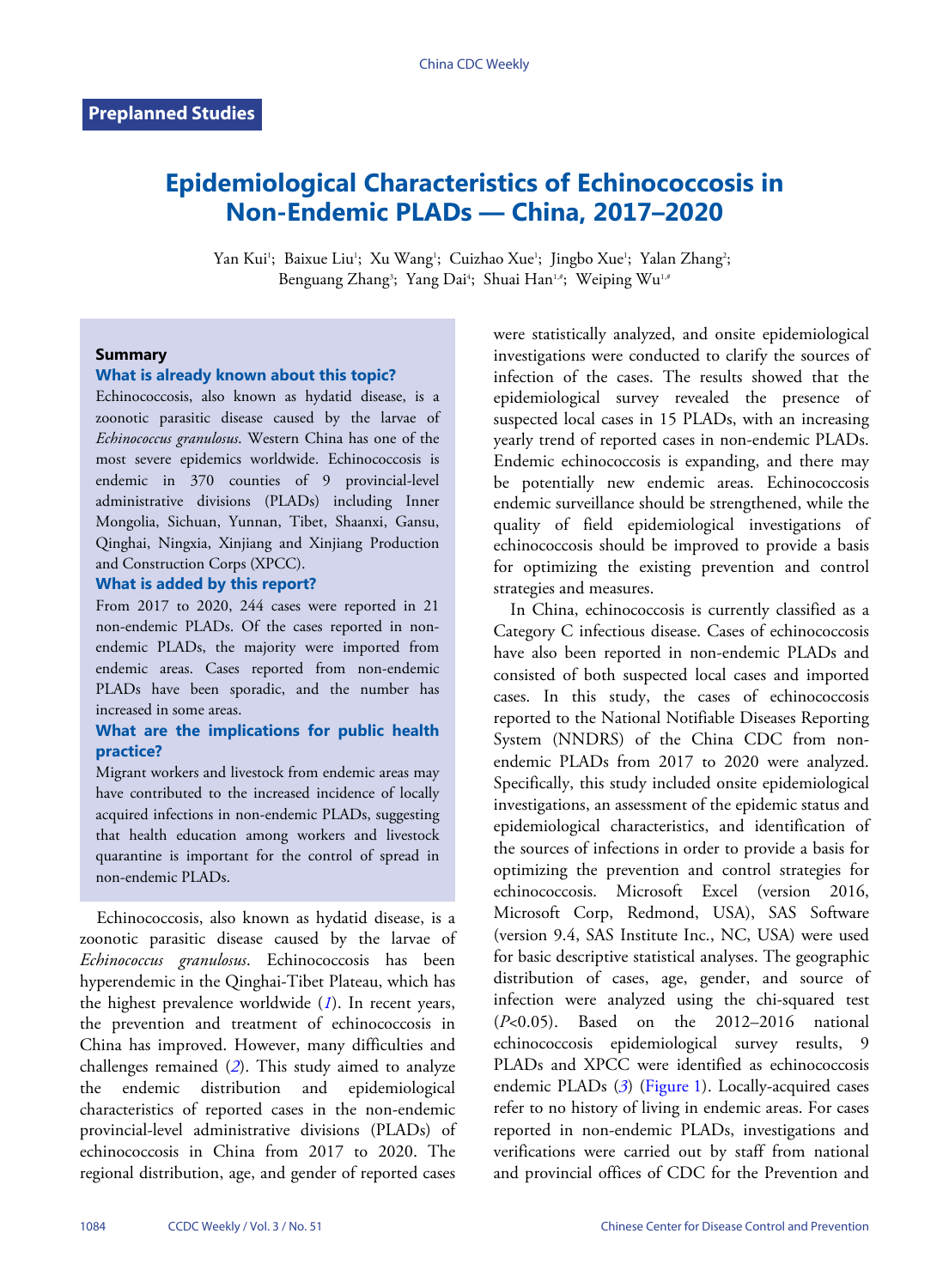<span id="page-1-0"></span>

FIGURE 1. The regional distribution of reported cases of echinococcosis in non-endemic counties of PLADs' of China from 2017 to 2020.

Abbreviation: PLADs=provincial-level administrative divisions.

Control of Parasitic Diseases. Reported cases of echinococcosis from 2017 to 2020 were extracted from the China CDC NNDRS and duplicate reports were excluded.

From 2017 to 2020, 19,948 cases of echinococcosis were reported nationwide, of which 19,704 cases were reported in endemic PLADs. Of the cases from endemic areas, the majority (80.85%) were reported in Sichuan, Qinghai, and Xinjiang. The remaining 244 cases were reported in 21 non-endemic PLADs ([Figure 1](#page-1-0)) and were mainly distributed in Henan, Shandong, Anhui, Shanxi, Jiangsu, Chongqing, and Hebei, among which Henan Province had t[he highes](#page-2-0)t number of non-endemic cases (28.28%) ([Table 1](#page-2-0)). Cases were reported throughout the year with no significant seasonal variation. However, the number of non-endemi[c reporte](#page-1-0)d cases were sporadic and locally increasing. ([Figure 1](#page-1-0)).

The age ranged from 3 to 85 years with a mean age of 44.5±16.2 years. The age distribution of cases was as

follows  $(\chi^2=52.1211, P<0.05)$ : <10 years  $(n=10;$ 4.10%), 10–19 years (n=6; 2.46%), 20–29 years (n=32; 13.11%), 30–39 years (n=30; 12.30%), 40–49 years (n=68; 27.87%), 50–59 years (n=60; 24.59%), and  $\geq 60$  years (n=38; 15.57%). There was no significant difference between men and women [54.1% and 45.9%,  $(\chi^2=0.8211, P>0.05)$ ].

The most frequently reported occupational categories were  $(\chi^2=170.3174, P<0.05)$ : farmers  $(n=114; 46.72\%)$ , domestic and unemployed individuals (n=50; 20.49%), retired individuals (n=18; 7.38%), and others (n=14; 5.74%). No other occupational category had more than 10 cases.

Of the 244 cases reported in non-endemic PLADs, there were 58 locally-acquired cases (23.77%), 165 imported cases  $(67.62\%)$ , and 21 cases  $(8.61\%)$  that were lost to follow-up. The sources of the imported cases were as follows: 3 (1.23%) from Gansu, 16 (6.56%) from Inner Mongolia, 2 (0.82%) from Ningxia, 15 (6.15%) from Tibet, 109 (44.67%) from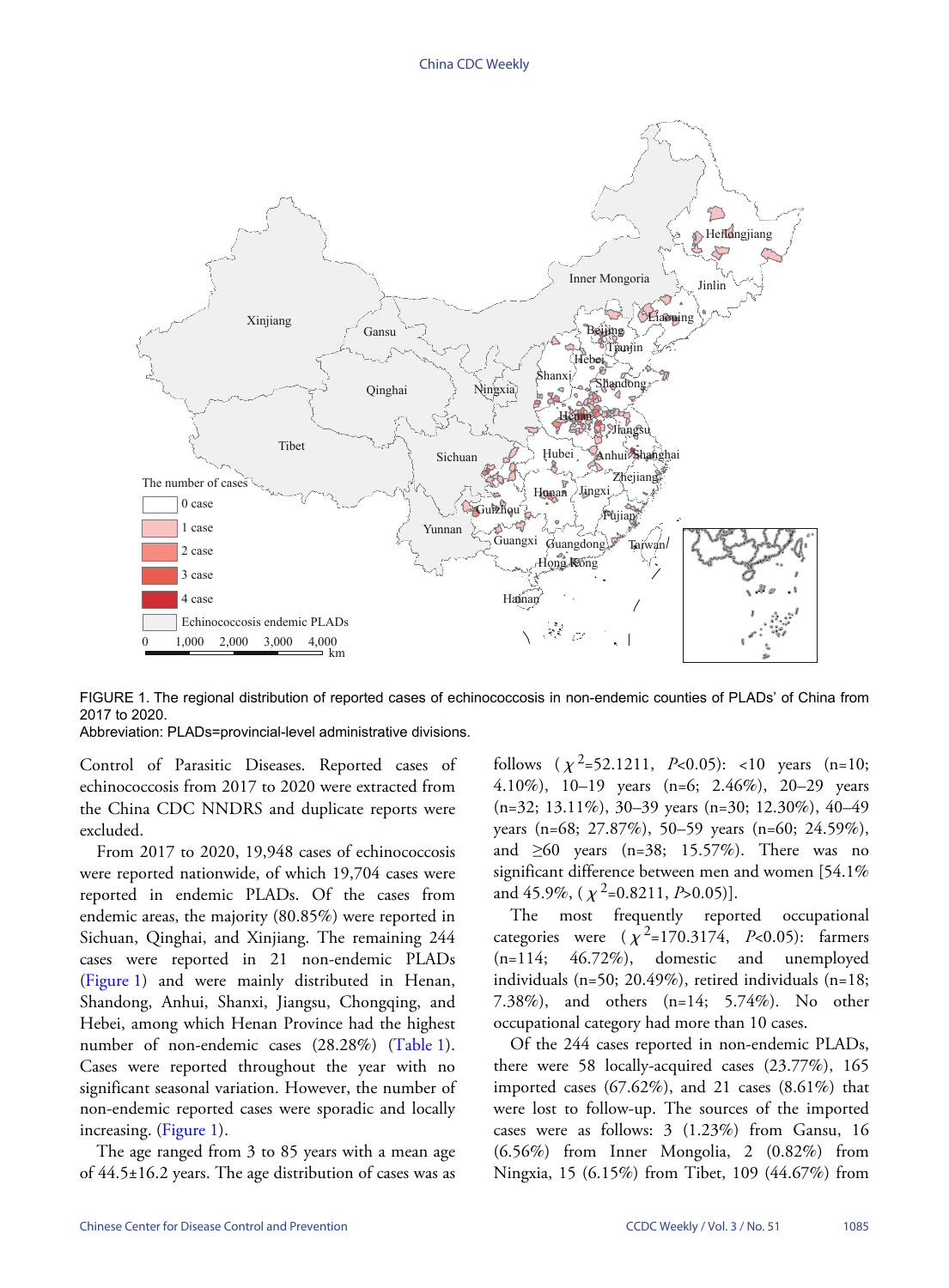| <b>PLADs</b> |                | Cumulative cases (n) Composition ratio (%) | <b>Locally cumulative</b><br>acquired cases (n) | <b>Cumulative imported</b><br>cases (n) | <b>Cumulative missing</b><br>cases (n) |
|--------------|----------------|--------------------------------------------|-------------------------------------------------|-----------------------------------------|----------------------------------------|
| Beijing      | $\overline{7}$ | 2.87                                       | 0                                               | 6                                       | 1                                      |
| Hebei        | 13             | 5.33                                       | 2                                               | 10                                      |                                        |
| Shanxi       | 14             | 5.74                                       | 7                                               | 6                                       |                                        |
| Liaoning     | 8              | 3.28                                       | 3                                               | 3                                       | 2                                      |
| Jilin        | 1              | 0.41                                       | 0                                               |                                         | 0                                      |
| Heilongjiang | 8              | 3.28                                       |                                                 | 6                                       |                                        |
| Shanghai     | 2              | 0.82                                       | 0                                               |                                         |                                        |
| Jiangsu      | 14             | 5.74                                       | 6                                               | 8                                       | 0                                      |
| Zhejiang     | 5              | 2.05                                       |                                                 | 4                                       | 0                                      |
| Anhui        | 18             | 7.38                                       | 3                                               | 12                                      | 3                                      |
| Fujian       | 7              | 2.87                                       | 6                                               | 1                                       | 0                                      |
| Jiangxi      | 1              | 0.41                                       |                                                 | $\Omega$                                | 0                                      |
| Shandong     | 27             | 11.07                                      | 8                                               | 19                                      | 0                                      |
| Henan        | 69             | 28.28                                      | 8                                               | 59                                      | 2                                      |
| Hubei        | 7              | 2.87                                       | 0                                               | 6                                       |                                        |
| Hunan        | 10             | 4.10                                       |                                                 | 7                                       | 2                                      |
| Guangdong    | 4              | 1.64                                       | 0                                               | 4                                       | 0                                      |
| Guangxi      | 3              | 1.23                                       | 3                                               | 0                                       | 0                                      |
| Hainan       | 1              | 0.41                                       |                                                 | 0                                       | 0                                      |
| Chongqing    | 14             | 5.74                                       | 0                                               | 10 <sup>1</sup>                         | 4                                      |
| Guizhou      | 11             | 4.51                                       | 7                                               | $\overline{c}$                          | 2                                      |
| Total        | 244            | 100.00                                     | 58                                              | 165                                     | 21                                     |

<span id="page-2-0"></span>TABLE 1. The number of reported cases of echinococcosis in non-endemic PLADs — China, 2017–2020.

Abbreviation: PLADs=provincial-level administrative divisions.

Xinjiang, 1 (0.41%) from Yunnan, 7 (2.87%) from Sichuan, 10 (4.10%) from Qinghai, and 2 (0.82%) fromother countries [\(Figure 2](#page-3-0)). Furthermore, there were also cases of locally-acquired infections reported in 15 PLADs, imported cases in 18 PLADs, and cases that were lost to follow-up in 11 PLADs ([Table 1](#page-2-0)).

### **DISCUSSION**

The results of this study showed the dynamic changes and epidemiological characteristics of reported echinococcosis cases in China from 2017 to 2020. There were 19,948 cases of echinococcosis reported nationwide from 2017 to 2020, of which 244 cases were reported in 21 non-endemic PLADs. Henan Province reported the largest number of cases. Cases were distributed across all age groups, with the majority of cases occurring in people aged >20 years. Furthermore, the majority of patients were farmers. The epidemiological investigation found that of the cases reported in non-endemic PLADs, the majority

were imported and less than one-quarter were confirmed to have been locally acquired. The largest source of imported cases was Xinjiang. There were locally acquired cases reported in 11 non-endemic PLADs. According to the China Statistical Yearbook (*[4](#page-4-3)*), from 2000 to 2019, the migrant population in China increased from 121 million to 236 million, the number of domestic tourists increased from 744 million to 6.006 billion, meat production increased from 60.139 million tons to 77.588 million tons, and the total output value of the livestock industry grew from 739.31 billion CNY to 3,306.43 billion CNY. The increase in population migration (due to work, tourism, and labor) and the circulation of livestock and other products between regions could pave the way for the spread of echinococcosis from pasturing areas to agricultural and urban areas.

This increase in the number of cases reported [i](#page-4-4)n non-endemic PLADs has been reported previously (*[5](#page-4-4)*), and it is expected that this trend will continue. This increase is likely to be attributable to the gradual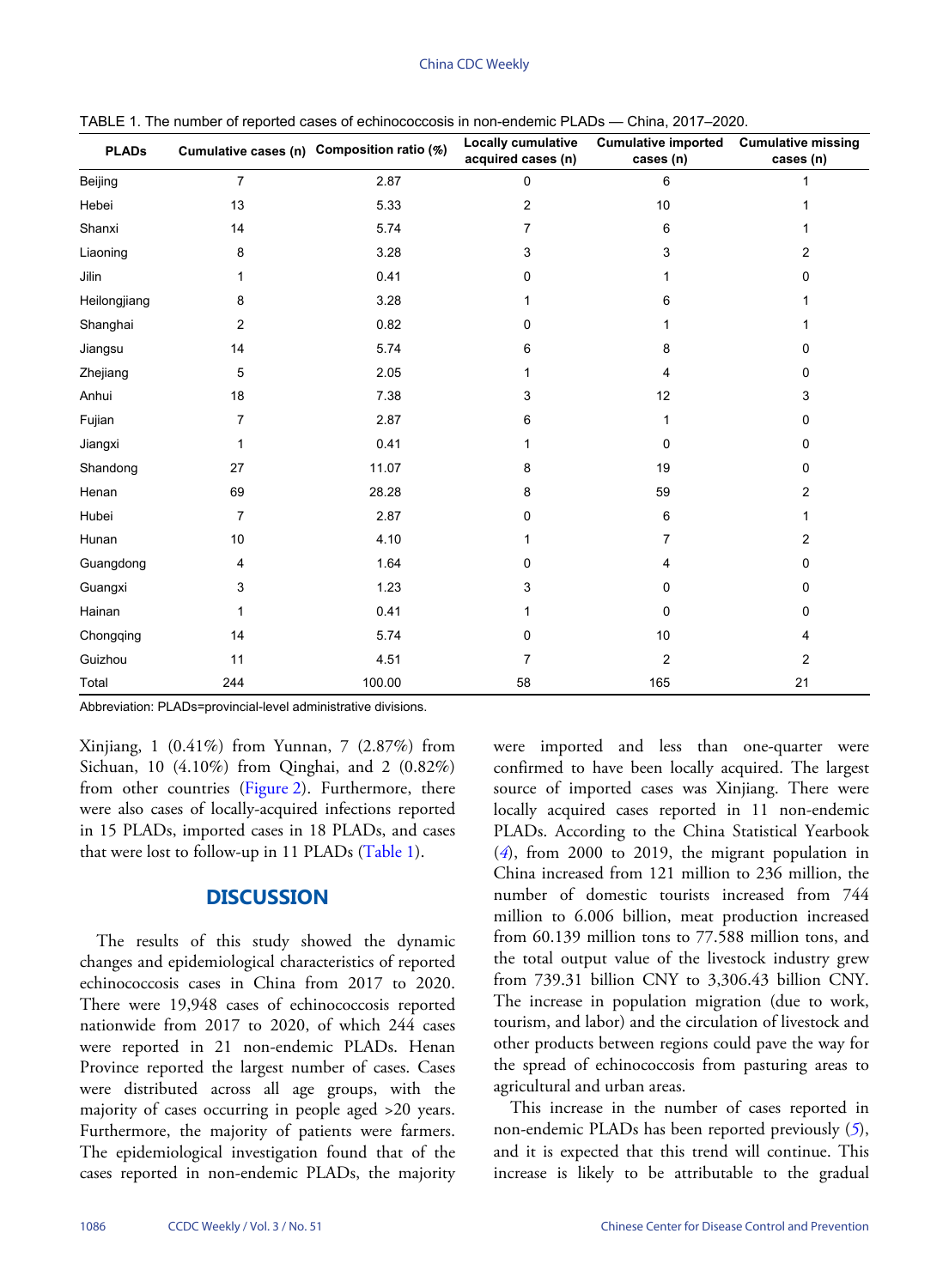#### China CDC Weekly

<span id="page-3-0"></span>

FIGURE 2. The Sankey diagram of exported PLADs and imported non-endemic PLADs of echinococcosis in China from 2017 to 2020.

Abbreviation: PLADs=provincial-level administrative divisions.

increase in the detection of echinococcosis through screening and improved health-seeking behavior. Moreover, hospitals and county-level CDCs have strengthened the awareness of reporting notifiable diseases and cases. According to the results of the epidemiological investigation of suspected local cases, no infected dogs were found, and the cases were sporadic. However, some local livestock originated from endemic areas. It is speculated that the humans were infected by ingesting insect eggs on animal fur or by people feeding diseased organs to dogs in nonendemic areas which led to the spread of echinococcosis. Infected individuals in non-endemic PLADs were mainly those of working age, the possibility of infection when they were working in endemic areas cannot be ruled out. This suggests that health education for people working in endemic areas should be strengthened. Some of the locally acquired cases in non-endemic PLADs may have been related to work, such as fur processing. Most cases from nonendemic PLADs were reported from Henan, Heilongjiang, and Jiangsu (*[6](#page-4-5)*), which suggests that echinococcosis may also be endemic in parts of China where it is not currently recognized as endemic and there is still a risk of locally acquired infections. More detailed onsite investigation needs to be the next step, including mass screening of high-risk population and surveys of intermediate and final. The National Echinococcosis Control Expert Group should determine if there are new endemic areas based on the field investigation results.

The study was subject to some li[m](#page-4-6)itations. Because echinococcosis is a chronic disease (*[7](#page-4-6)*), of which there are two types including cystic echinococcosis (CE) and alveolar echinococcosis (AE), the progression of the disease i[s](#page-4-7)[hard](#page-4-8) to classify due to different imaging features (*[8](#page-4-7)*–*[10](#page-4-8)*). The NNDRS did not specify whether these cases were CE or AE, so the prevalence of echinococcosis in China may not be fully reflected by the number of cases as some may be misclassified or